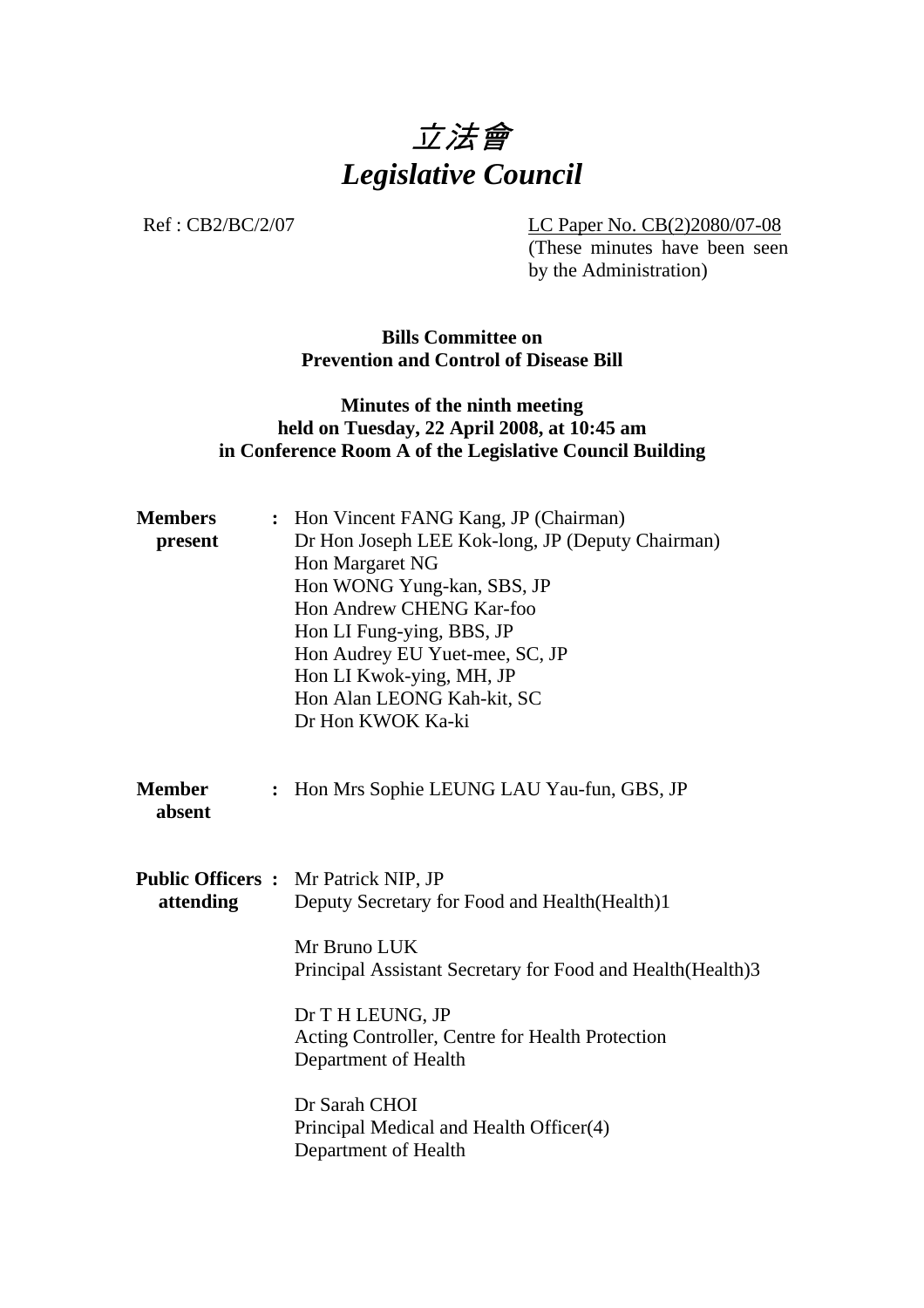|                               | Dr Henry KONG<br><b>Chief Port Health Officer</b><br>Department of Health |
|-------------------------------|---------------------------------------------------------------------------|
|                               | Mr Allen LAI<br><b>Senior Government Counsel</b><br>Department of Justice |
| <b>Clerk</b> in<br>attendance | : Miss Mary SO<br>Chief Council Secretary (2) 5                           |
| <b>Staff</b> in<br>attendance | : Mr Stephen LAM<br><b>Assistant Legal Adviser 4</b>                      |
|                               | Ms Janet SHUM<br>Senior Council Secretary (2)8                            |
|                               | Ms Sandy HAU<br>Legislative Assistant (2)5                                |

#### Action

#### **I. Confirmation of minutes of meeting**   *(LC Paper No. CB(2)1672/07-08)*

The minutes of meeting held on 11 April 2008 were confirmed.

### **II. Meeting with the Administration**

- 2. The Bills Committee deliberated (index of proceedings **to follow**).
- 3. At the request of the Bills Committee, the Administration undertook to
	- (a) liaise with the Hong Kong Bar Association and the Law Society of Hong Kong before finalising its responses to the views expressed by these two legal professional bodies in their further submissions to the Bills Committee on the issue of compensation, including arbitration, under the Bill;
	- (b) consider the need of replacing the characters  $"$  " in the Chinese text of clause J4 of the draft Prevention and Control of Disease Regulation (draft Regulation) with more appropriate ones;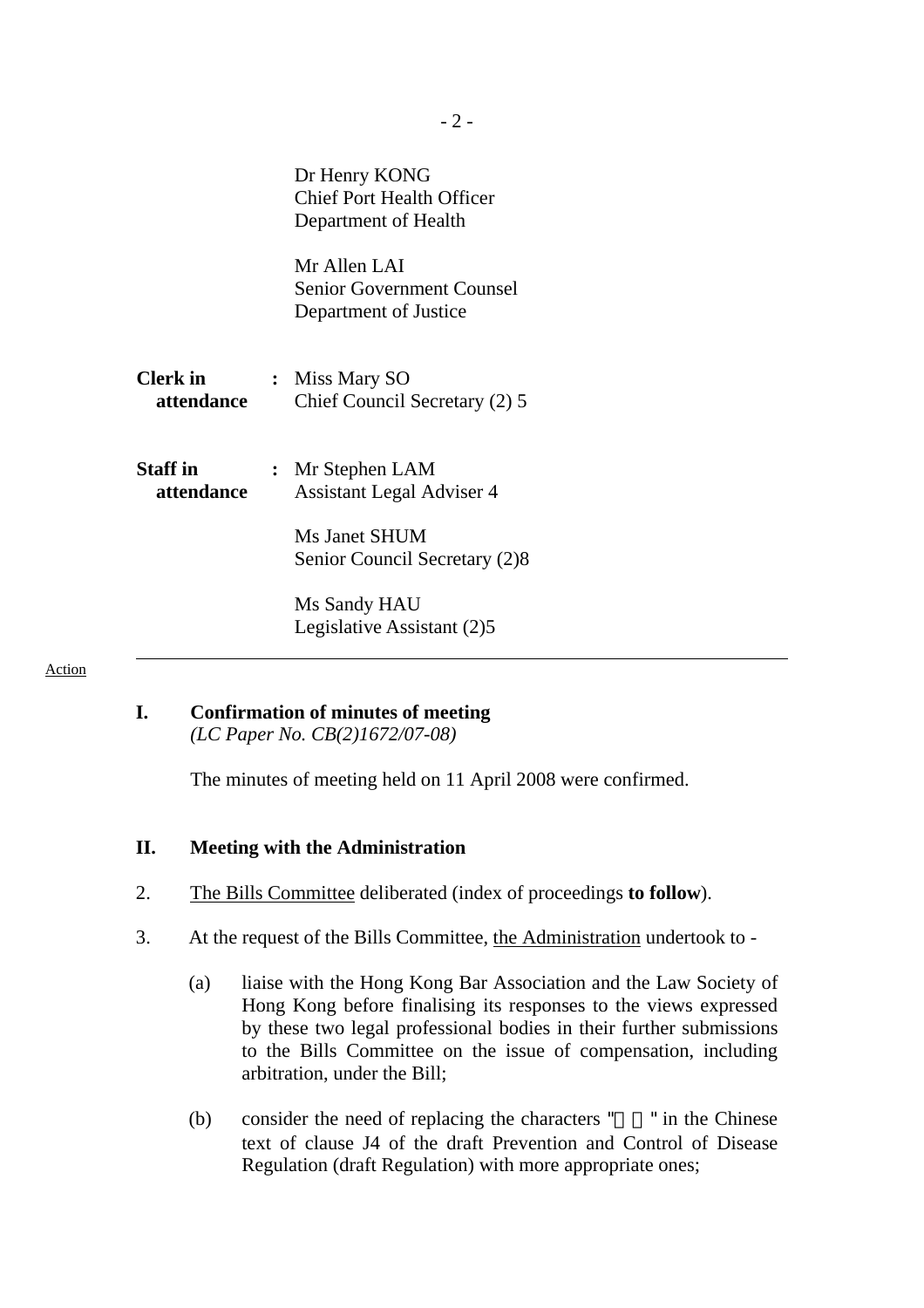- (c) provide a comparison of the fees contained in Schedule 1 to the draft Regulation and in the existing Quarantine and Prevention of Disease (Scale of Charges) Regulations (Cap. 141 sub. leg. D); and
- (d) review the existing procedures in the labelling of infected deadly body to see whether, and if so, what area(s) should be improved to avoid errors.
- 4. Members noted the Administration's intention to
	- (a) make the permission in clause  $L2(3)$  and the condition in  $L2(4)$  of the draft Regulation in writing, as suggested by Assistant Legal Adviser 4; and
	- (b) provide draft Committee Stage amendments to the Bill and proposed amendments to the draft Regulation, as well as responses to the views expressed by the two legal professional bodies in their further submissions to the Bills Committee on compensation, issues raised at this meeting, and at the previous meeting on 18 April 2008 concerning power of arrest, prior to the next meeting.

### **III. Date of next meeting**

5. Members agreed to postpone the date of next meeting, originally scheduled for 29 April 2008 at 10:45 am, to early May 2008 to allow more time for the Administration to prepare its papers mentioned in paragraph 4(b) above.

6. There being no other business, the meeting ended at 12 noon.

Council Business Division 2 Legislative Council Secretariat 27 May 2008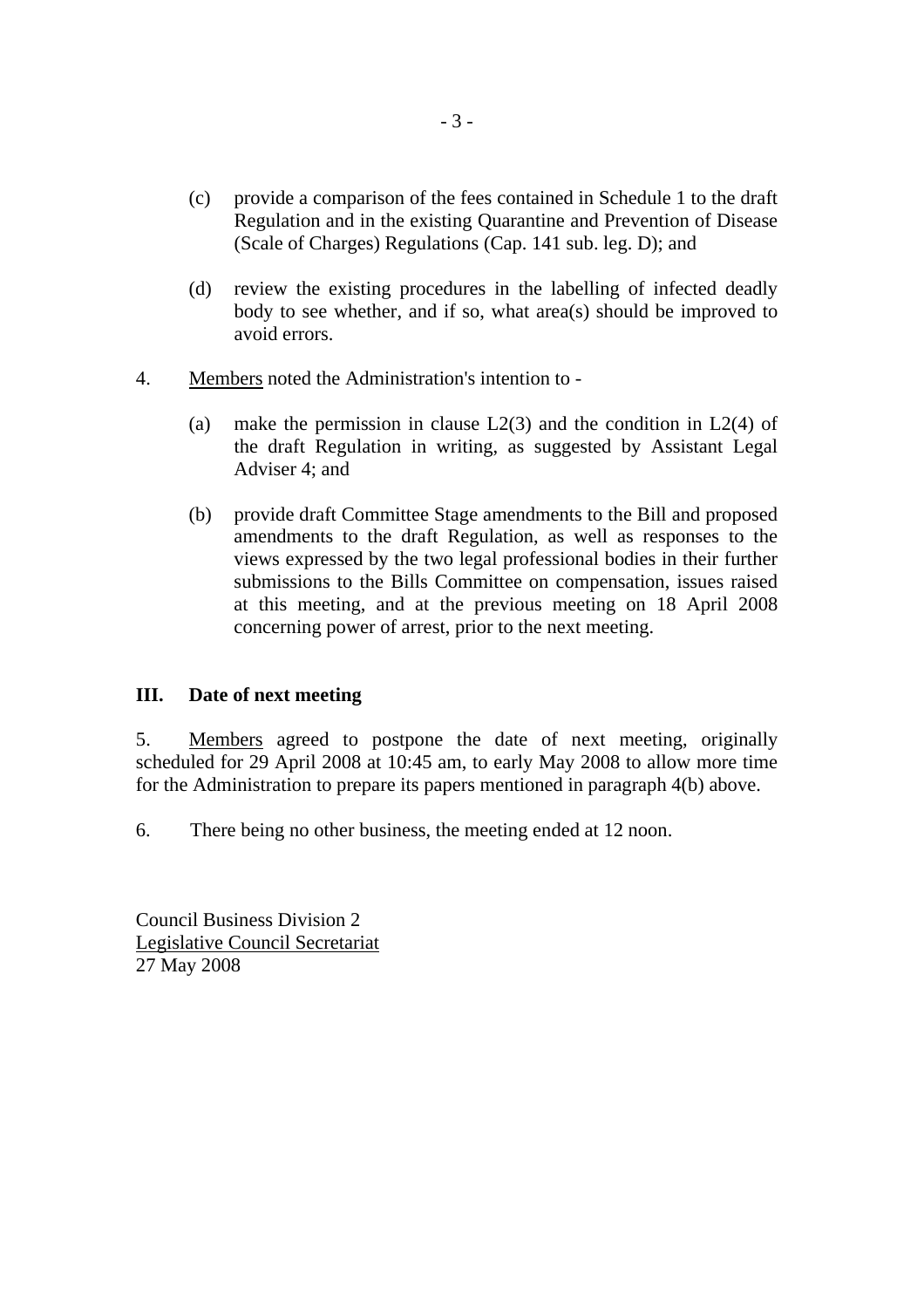# **Proceedings of the meeting of Bills Committee on Prevention and Control of Disease Bill on Tuesday, 22 April 2008, at 10:45 am in Conference Room A of the Legislative Council Building**

| <b>Time marker</b> | <b>Speaker</b>                          | <b>Subject</b>                                                                                                                                                                                                                                                                  | <b>Action</b><br>required                                      |
|--------------------|-----------------------------------------|---------------------------------------------------------------------------------------------------------------------------------------------------------------------------------------------------------------------------------------------------------------------------------|----------------------------------------------------------------|
| 000000 - 000803    | Chairman                                | Confirmation of minutes of meeting held on 11 April 2008                                                                                                                                                                                                                        |                                                                |
| 000804 - 001647    | Admin<br>Chairman<br>ALA4               | Briefing on the Administration's response to issues raised at<br>the meeting on 18 April 2008 (LC Paper No. CB(2)1687/07-<br>08(01)                                                                                                                                             |                                                                |
| 001648 - 001819    | Chairman<br>Admin                       | Further submission from the Hong Kong Bar Association<br>(LC Paper No. CB(2)1681/07-08 (01))                                                                                                                                                                                    |                                                                |
| 001820 - 002144    | Ms Audrey EU<br>Chairman<br>Admin       | The Administration was requested to liaise with the Hong<br>Kong Bar Association and the Law Society of Hong Kong<br>on the issue of compensation, including arbitration, under<br>the Bill                                                                                     |                                                                |
| 002145 - 002933    | Chairman<br>Mr WONG Yung-kan<br>Admin   | Scrutiny of the draft provisions of the Prevention and<br>Control of Disease Regulation (the draft Regulation)<br>Part I - Declaration and certification in respect of cross-<br>boundary conveyances                                                                           |                                                                |
| 002934 - 004013    | Admin<br>ALA4<br>Mr WONG Yung-kan       | Part J - Pratique<br>The Administration was requested to replace the characters<br>in the Chinese text of clause J4 of the draft<br>Regulation with more appropriate characters                                                                                                 | ✓<br>(Admin to<br>provide a<br>written<br>response)            |
| $004014 - 004355$  | Admin<br>Dr KWOK Ka-ki                  | Part K - Regulation on landing and departure of cross-<br>boundary aircrafts                                                                                                                                                                                                    |                                                                |
| 004356 - 010209    | Admin<br>Dr KWOK Ka-ki<br>Admin<br>ALA4 | Part L - Control measures in respect of specified diseases                                                                                                                                                                                                                      |                                                                |
| 010210 - 010429    | Admin<br>ALA4                           | Part M - Miscellaneous<br>Schedule 1 -Fees                                                                                                                                                                                                                                      |                                                                |
|                    |                                         | Schedule 2 - Quarantine signals<br>The Administration was requested to provide a comparison<br>of the fees contained in Schedule 1 to the draft Regulation<br>and in the existing Quarantine and Prevention of Disease<br>(Scale of Charges) Regulations (Cap. 141 sub. leg. D) | $\checkmark$<br>(Admin to<br>provide a<br>written<br>response) |
| 010430 - 011122    | Ms Margaret NG<br>Admin<br>Chairman     | The Administration undertook to review the existing<br>procedures in the labelling of infected deadly body to see<br>whether, and if so, what area(s) should be improved to avoid<br>errors                                                                                     |                                                                |